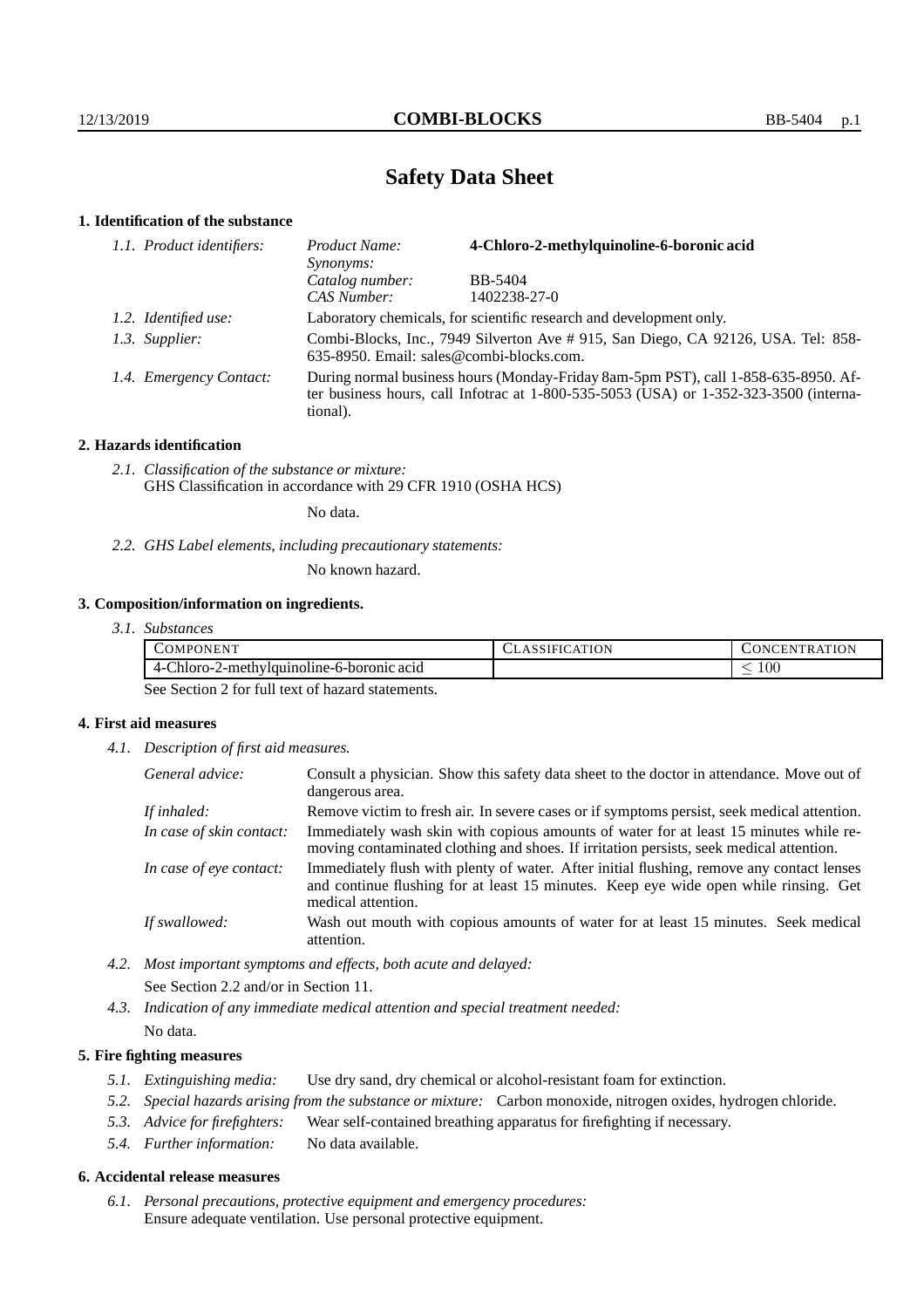|  | 6.2. Environmental precautions:                                                                                                                                                        |                                                                                                                                                                                                                                                                    |  |  |  |
|--|----------------------------------------------------------------------------------------------------------------------------------------------------------------------------------------|--------------------------------------------------------------------------------------------------------------------------------------------------------------------------------------------------------------------------------------------------------------------|--|--|--|
|  | Should not be released into the environment. See Section 12 for additional ecological information.                                                                                     |                                                                                                                                                                                                                                                                    |  |  |  |
|  |                                                                                                                                                                                        | 6.3. Methods and materials for containment and cleaning up:                                                                                                                                                                                                        |  |  |  |
|  | Sweep up or vacuum up spillage and collect in suitable container for disposal.                                                                                                         |                                                                                                                                                                                                                                                                    |  |  |  |
|  | 6.4. Reference to other sections:                                                                                                                                                      |                                                                                                                                                                                                                                                                    |  |  |  |
|  |                                                                                                                                                                                        | Refer to protective measures listed in Sections 8 and 13.                                                                                                                                                                                                          |  |  |  |
|  | 7. Handling and storage                                                                                                                                                                |                                                                                                                                                                                                                                                                    |  |  |  |
|  |                                                                                                                                                                                        | 7.1. Precautions for safe handling: Avoid contact with skin and eyes. Avoid inhalation of vapour or mist. Keep away<br>from sources of ignition - No smoking. Take measures to prevent the build up of electro-<br>static charge. For precautions see section 2.2. |  |  |  |
|  |                                                                                                                                                                                        | 7.2. Conditions for safe storage, including any incompatibilities: Store refrigerated. Keep container tightly closed in<br>a dry and well-ventilated place. Containers which are opened must be carefully resealed<br>and kept upright to prevent leakage.         |  |  |  |
|  | 7.3. Specific end use(s):                                                                                                                                                              | Laboratory chemicals, for scientific research and development only.                                                                                                                                                                                                |  |  |  |
|  | 8. Exposure Controls / Personal protection                                                                                                                                             |                                                                                                                                                                                                                                                                    |  |  |  |
|  | 8.1. Control parameters:                                                                                                                                                               |                                                                                                                                                                                                                                                                    |  |  |  |
|  |                                                                                                                                                                                        | Components with workplace control parameters: Contains no substances with occupational exposure limit values.                                                                                                                                                      |  |  |  |
|  | 8.2. Exposure controls:                                                                                                                                                                |                                                                                                                                                                                                                                                                    |  |  |  |
|  | Appropriate engineering controls: Ensure that eyewash stations and safety showers are close to the workstation<br>location. Ensure adequate ventilation, especially in confined areas. |                                                                                                                                                                                                                                                                    |  |  |  |
|  | Personal protective equipment:                                                                                                                                                         |                                                                                                                                                                                                                                                                    |  |  |  |
|  | Eye/face protection:                                                                                                                                                                   | Wear appropriate protective eyeglasses or chemical safety goggles as described by OSHA's<br>eye and face protection regulations in 29 CFR 1910.133 or European Standard EN166.                                                                                     |  |  |  |
|  | Skin protection:                                                                                                                                                                       | Handle with gloves. Gloves must be inspected prior to use. Use proper glove removal<br>technique (without touching glove's outer surface) to avoid skin contact with this product.                                                                                 |  |  |  |

| Eye/face protection:               | Wear appropriate protective eyeglasses or chemical safety goggles as described by OSHA's<br>eye and face protection regulations in 29 CFR 1910.133 or European Standard EN166.                                                                                                                                         |
|------------------------------------|------------------------------------------------------------------------------------------------------------------------------------------------------------------------------------------------------------------------------------------------------------------------------------------------------------------------|
| Skin protection:                   | Handle with gloves. Gloves must be inspected prior to use. Use proper glove removal<br>technique (without touching glove's outer surface) to avoid skin contact with this product.<br>Dispose of contaminated gloves after use in accordance with applicable laws and good<br>laboratory practices. Wash and dry hands |
| <b>Body Protection:</b>            | Complete suit protecting against chemicals, Flame retardant antistatic protective clothing.,<br>The type of protective equipment must be selected according to the concentration and<br>amount of the dangerous substance at the specific workplace.                                                                   |
| Respiratory protection:            |                                                                                                                                                                                                                                                                                                                        |
| Control of environmental exposure: | Prevent further leakage or spillage if safe to do so. Do not let product enter<br>drains.                                                                                                                                                                                                                              |

## **9. Physical and chemical properties**

*9.1. Information on basic physical and chemical properties*

| (a)      | Appearance:                                   | Solid          |
|----------|-----------------------------------------------|----------------|
| (b)      | Odour:                                        | No data        |
| (c)      | Odour Threshold:                              | No data        |
| (d)      | $pH$ :                                        | No data        |
| (e)      | Melting point/freezing point:                 | $190 - 200$ °C |
| (f)      | Initial boiling point and boiling range:      | No data        |
| (g)      | Flash point:                                  | No data        |
| (h)      | Evaporatoin rate:                             | No data        |
| (i)      | Flammability (solid, gas):                    | No data        |
| (j)      | Upper/lower flammability or explosive limits: | No data        |
| $\rm(k)$ | Vapour pressure:                              | No data        |
| (1)      | Vapour density:                               | No data        |
| (m)      | Relative density:                             | No data        |
| (n)      | Water solubility:                             | No data        |
| $\circ$  | Partition coefficient: n-octanol/water:       | No data        |
| (p)      | Auto-ignition:                                | No data        |
| (q)      | Decomposition temperature:                    | No data        |
| (r)      | Viscosity:                                    | No data        |
| (s)      | Explosive properties:                         | No data        |
| (t)      | Oxidizing properties:                         | No data        |
|          |                                               |                |